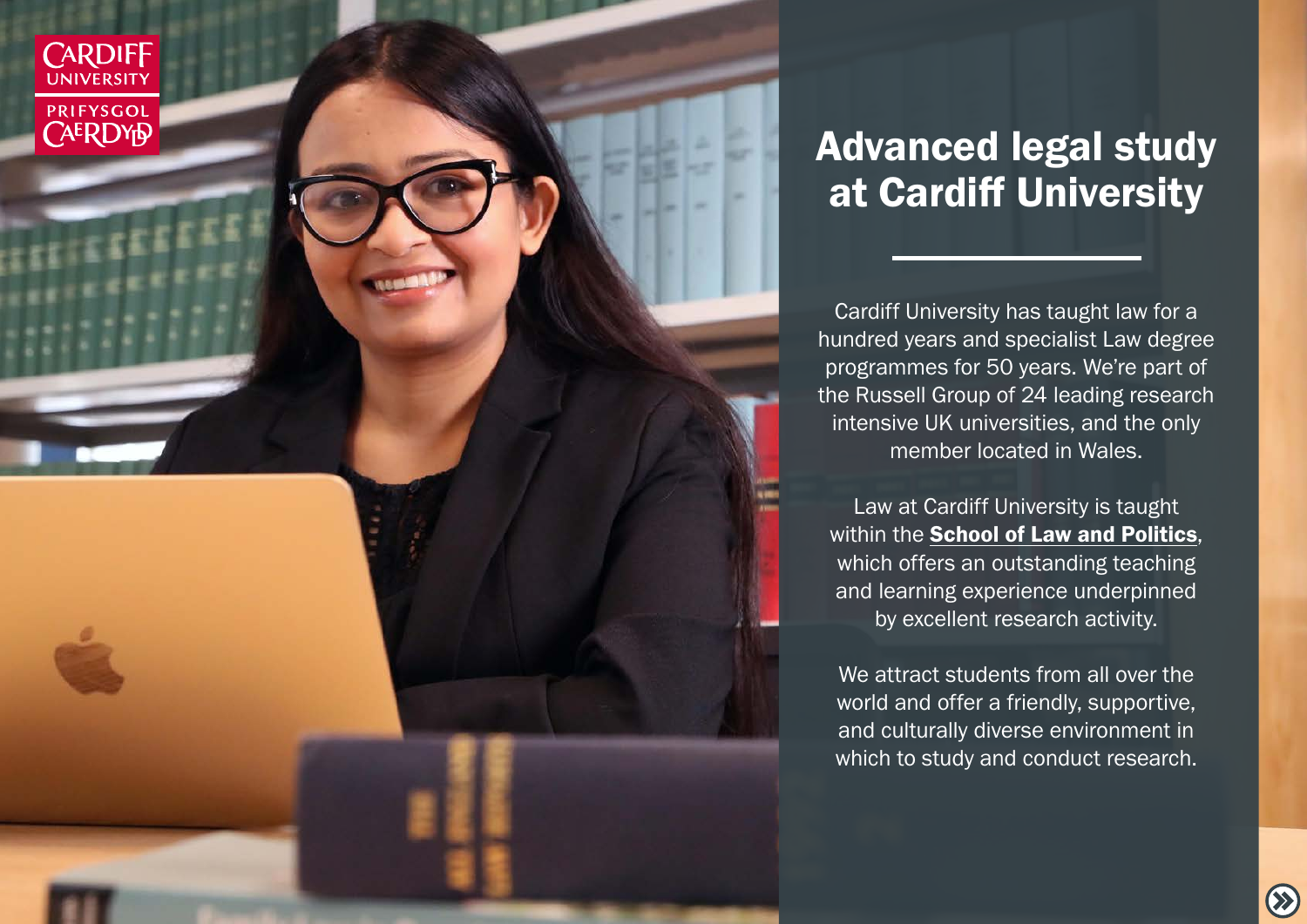## POSTGRADUATE STUDY AT THE SCHOOL OF LAW AND POLITICS

We offer an engaging range of LLM programmes which provide our students with an appreciation of domestic and international issues, help stimulate a critical approach to current and proposed regulation, cultivate independent thinking and provide an opportunity to undertake in-depth research.





## OUR PROGRAMMES

Our LLM Law programme is tailored to students who are keen to study across the legal spectrum without focussing on one specific area, gaining flexibility and breadth.

• [LLM L](https://www.cardiff.ac.uk/study/postgraduate/taught/courses/course/law-llm)aw

Alternatively, our specialist LLM programmes cover a variety of diverse areas which make them ideal for those who are focussed on working within a particular strain of law:

- [LLM Intellectual Property Law](https://www.cardiff.ac.uk/study/postgraduate/taught/courses/course/intellectual-property-law-llm)
- [LLM International Commercial](https://www.cardiff.ac.uk/study/postgraduate/taught/courses/course/international-commercial-law-llm)  [Law](https://www.cardiff.ac.uk/study/postgraduate/taught/courses/course/international-commercial-law-llm)
- [LLM Governance and Devolution](https://www.cardiff.ac.uk/study/postgraduate/taught/courses/course/governance-and-devolution-llm)
- [LLM Human Rights Law](https://www.cardiff.ac.uk/study/postgraduate/taught/courses/course/human-rights-law-llm)
- [LLM Shipping Law](https://www.cardiff.ac.uk/study/postgraduate/taught/courses/course/shipping-law-llm)
- [LLM Social Care Law](https://www.cardiff.ac.uk/study/postgraduate/taught/courses/course/social-care-law-llm)



# PRO BONO EXPERIENCE

Our LLM students can develop their skills in client care, legal research, writing and public speaking via our range of [Pro Bono schemes](https://www.cardiff.ac.uk/pro-bono). The schemes allow students to work on real cases overseen by lawyers and a variety of organisations whilst helping members of the community. One of our most well-known projects is the [Cardiff Innocence Project](https://www.cardiff.ac.uk/pro-bono/cardiff-university-innocence-project) which conducts casework, research, and advocacy on the topic of miscarriages of justice. We are the only university Innocence Project in the UK to have helped overturn a number of cases at the Court of Appeal.

### ADMISSIONS CRITERIA

We accept a 2.1 class degree or equivalent in Law. We will also accept a 2:2 class degree for candidates with legal experience.

IELTS overall score of 6.5 with 6.5 in writing and no less than 6 in the other sub scores, or the equivalent.

## PROGRAMME DELIVERY

Our teaching is flexible and can be delivered through seminars, as well as other methods such as online discussion boards, self-access study packs and formative quizzes and activities.

## ASSESSMENT

Students are assessed through written coursework, class tests, presentations, unseen or pre-release examinations and will contribute to the final award, along with the Dissertation (15,000 words).

### SKILLS GAINED

- Communication and presentation, both oral and written
- Collaboration
- Leadership
- Research
- Critical reasoning
- Independent study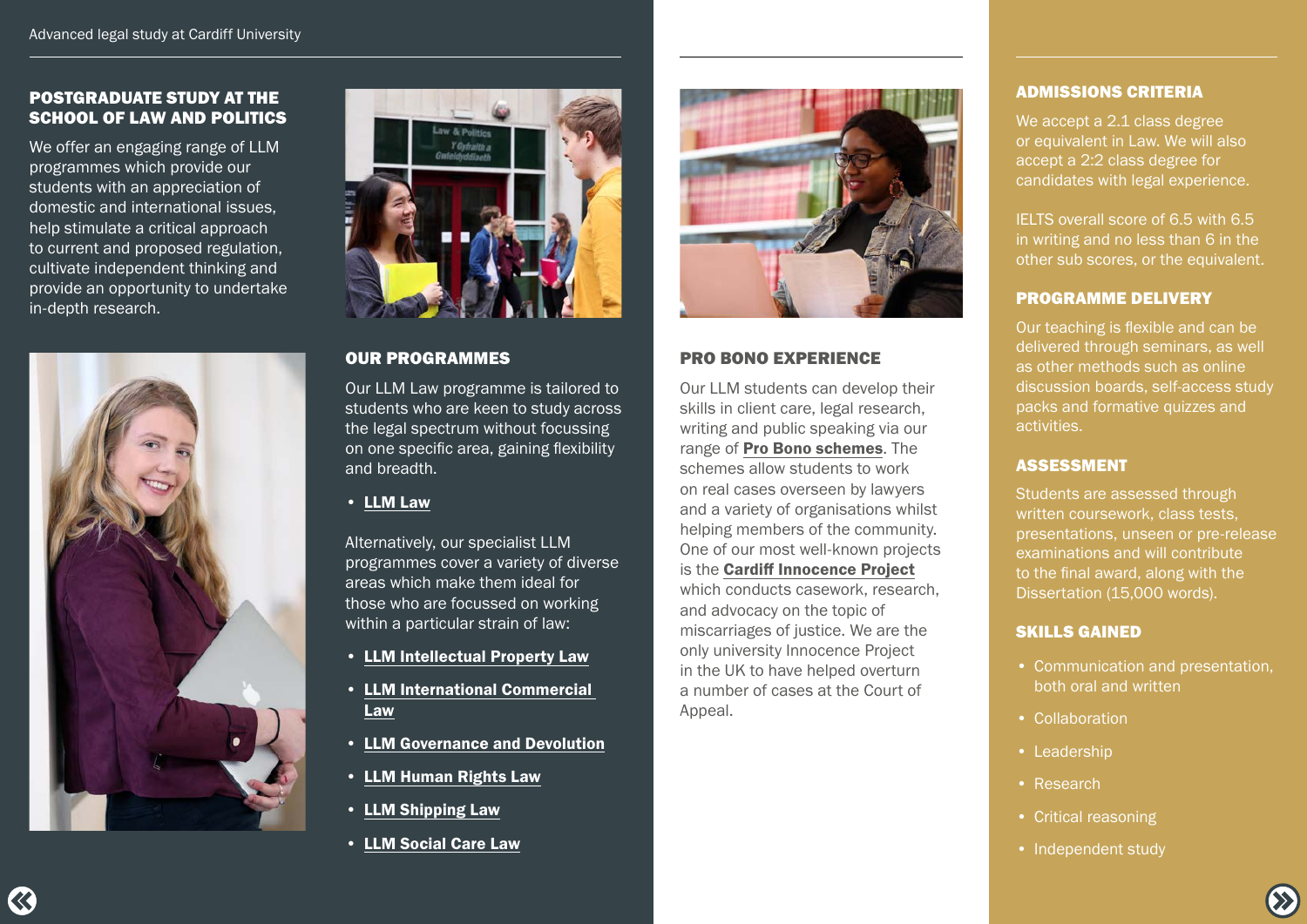# Spotlight on study

Places on our LLM programmes are highly sought after by postgraduate students but three programmes in particular are very popular with our international cohorts.

### LLM INTELLECTUAL PROPERTY LAW

*Gain knowledge in an area of law which is central to government and international policy making.*

This programme aims to meet the needs of students, lawyers and policy makers who wish to study intellectual property law from an international and comparative perspective.

Intellectual property law is a crucial part of an innovative and creative economy and has become central to government and international policy making. As a result, there is a need for expertise in the field for lawyers, policy makers and manufacturers involved with developing a knowledge economy. The course would benefit those seeking to practice in the field of intellectual property law or those with an interest in policy in the sphere of innovation or the creative industries.

In the first term, modules taken to the value of 120 credits are taught between September - March

Example modules currently include:

- Trade Marks: Comparative and International Perspectives
- World Trade Law
- Money Laundering & Financial Crime
- Copyright: Comparative and International Perspectives\*

Between March – September in the second term, students are required to write a dissertation (15, 000 words) to the value of 60 credits.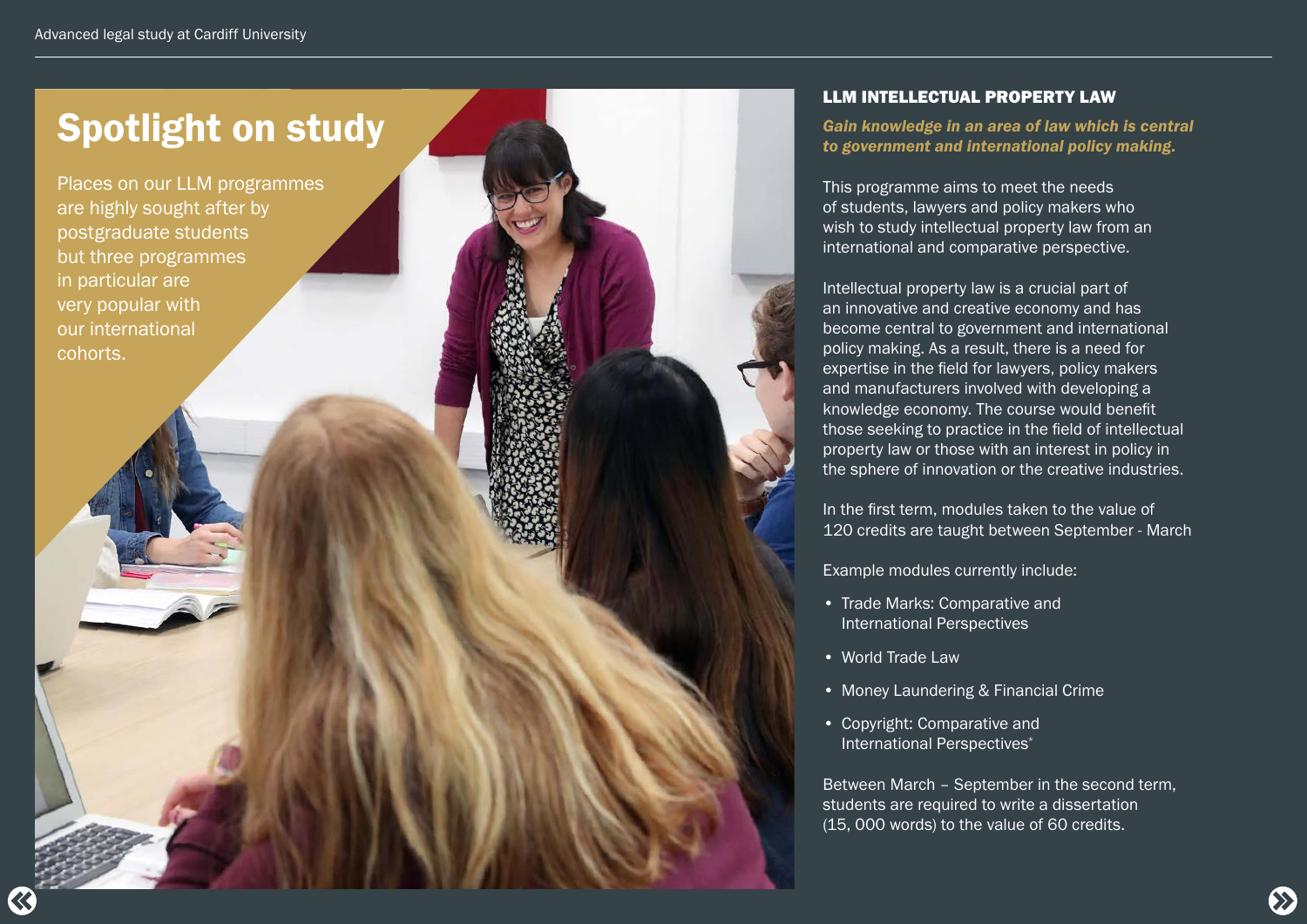### LLM SHIPPING LAW

*Develop your knowledge in a major area of law involving ship and cargo owners, operators, banks and insurers, as well as governments and international organisations.*

This programme provides a thorough grounding in the practical and theoretical aspects of maritime law. We have a long and illustrious history of teaching this subject and many of our graduates are now leading practitioners, officials and noted academics in the field.

The shipping industry is a core component of a globalised and interconnected world. Approximately 90% of global trade is carried by sea and shipping remains the most cost-effective, efficient and pragmatic method for transporting goods and materials around the world. These practices and transactions are underpinned by a complex network of contracts involving ship owners and operators, cargo owners, banks and insurers, as well as extensive national and international legislation. Shipping law remains an exciting and fast-paced profession and lawyers with these unique and specialised skills are in regular and global demand.

This programme spans the key commercial elements of maritime and transportation law, as well as the international regulation of ships and shipping, the protection of the marine environment, international trade and allied fields such as dispute resolution and energy law.

In the first term, modules taken to the value of 120 credits are taught between September - March

Example modules currently include:

- Law of the sea
- Admiralty Law
- International Refugee Law and Asylum
- Carriage of Goods by Sea\*

Between March – September in the second term, students are required to write a dissertation (15, 000 words) to the value of 60 credits.

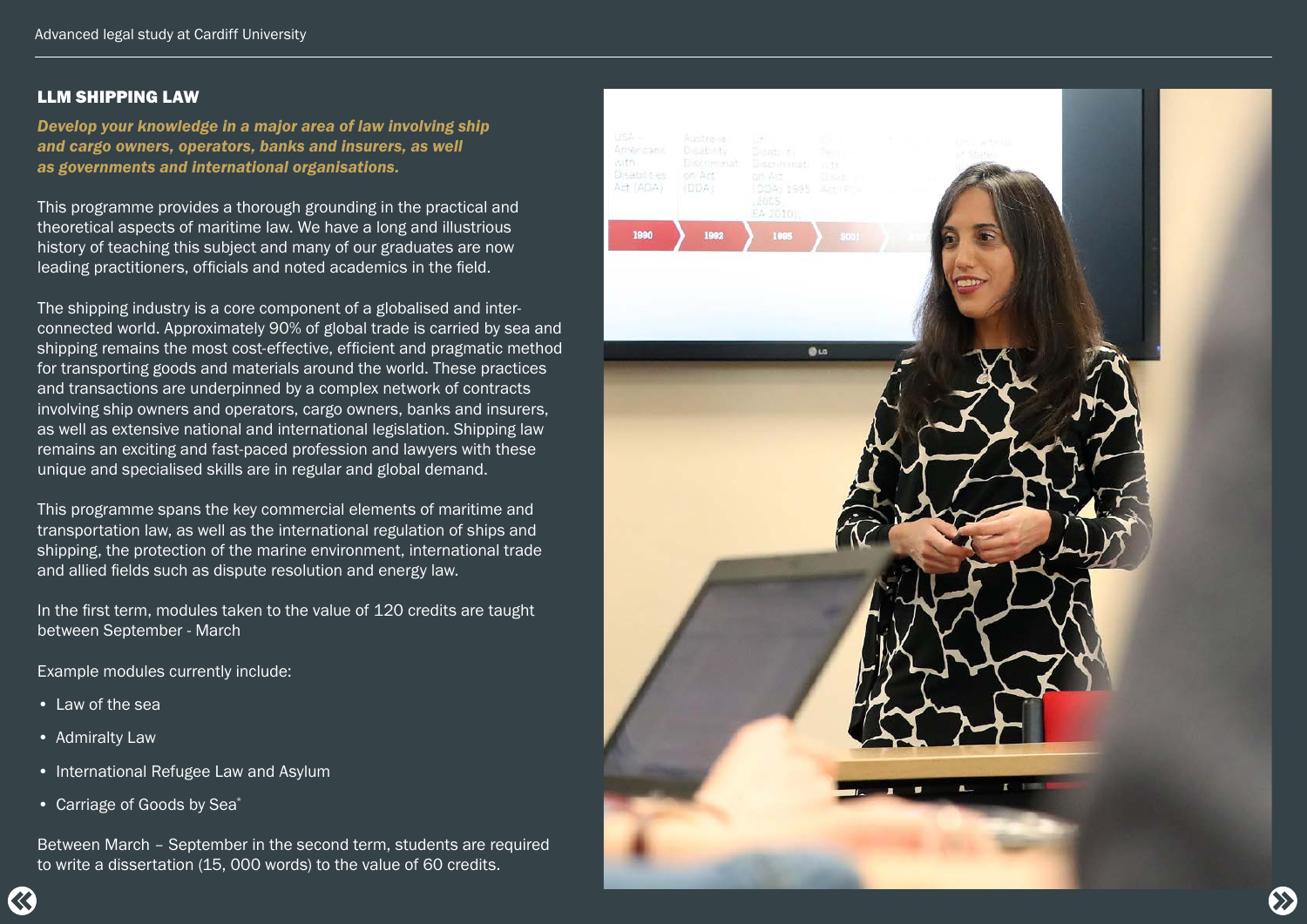

## LLM INTERNATIONAL COMMERCIAL LAW

*Study commercial law from an international perspective and equip yourself for a variety of careers*

This programme is one of our most popular and long established LLM programmes and is respected by top international commercial law firms.

It is designed to meet the needs of students and lawyers who wish to study commercial law from an international perspective with emphasis placed on international conventions and agreements and their practical application.

Commercial law in a fast-paced globalised economy presents both challenges and opportunities. Expert lawyers are needed to meet challenges and seek opportunities, particularly when giving advice that can have significant financial consequences.

The programme is very flexible and offers a wide range of modules which provide you with the ability to customise the programme to meet your own professional and/or employment needs or interests.

In the first term, modules taken to the value of 120 credits are taught between September - March

Example modules currently include:

- Insurance Law
- International Commercial Maritime Law
- Comparative Corporate Governance
- Commercial Arbitration\*

Between March – September in the second term, students are required to write a dissertation (15, 000 words) to the value of 60 credits.

\* Please note that all module examples listed here are illustrative. Modules are subject to change due to staff availability, popularity, and other mitigating factors.